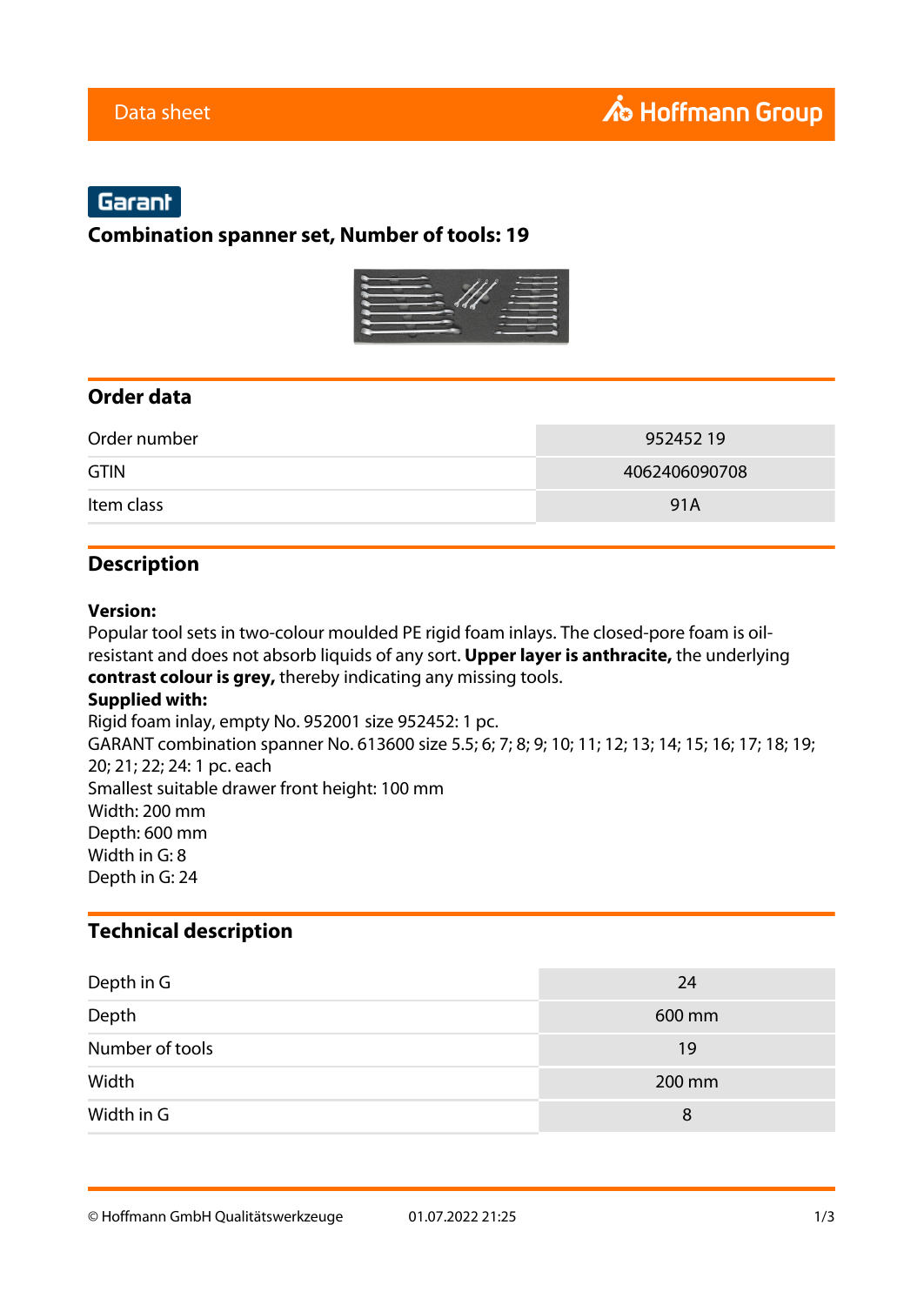|                                                       | with spanners (ring spanners<br>and open-ended spanners) |
|-------------------------------------------------------|----------------------------------------------------------|
| Weight<br>2.062 kg                                    |                                                          |
| Rigid foam quality LD45, thickness<br>$30 \text{ mm}$ |                                                          |
| Degree of fill of a drawer in units<br>$8\times24$    |                                                          |
| Smallest suitable drawer front height<br>100 mm       |                                                          |
| Type of product<br>Rigid foam inlay                   |                                                          |

### **Accessories**

| Combination spanner Width across flats 8 mm   | 6137008    |
|-----------------------------------------------|------------|
| Combination spanner Width across flats 13 mm  | 61360013   |
| Combination spanner Width across flats 8 mm   | 6136008    |
| Combination spanner Width across flats 16 mm  | 61360016   |
| Combination spanner Width across flats 24 mm  | 61370024   |
| Combination spanner Width across flats 14 mm  | 61360014   |
| Combination spanner Width across flats 15 mm  | 61370015   |
| Combination spanner Width across flats 19 mm  | 61360019   |
| Combination spanner Width across flats 5,5 mm | 613700 5,5 |
| Combination spanner Width across flats 20 mm  | 61360020   |
| Combination spanner Width across flats 10 mm  | 61370010   |
| Combination spanner Width across flats 12 mm  | 61360012   |
| Combination spanner Width across flats 6 mm   | 6136006    |
| Combination spanner Width across flats 22 mm  | 61370022   |
| Combination spanner Width across flats 11 mm  | 61370011   |
| Combination spanner Width across flats 22 mm  | 61360022   |
| Combination spanner Width across flats 19 mm  | 61370019   |
| Combination spanner Width across flats 9 mm   | 6137009    |
| Combination spanner Width across flats 20 mm  | 613700 20  |